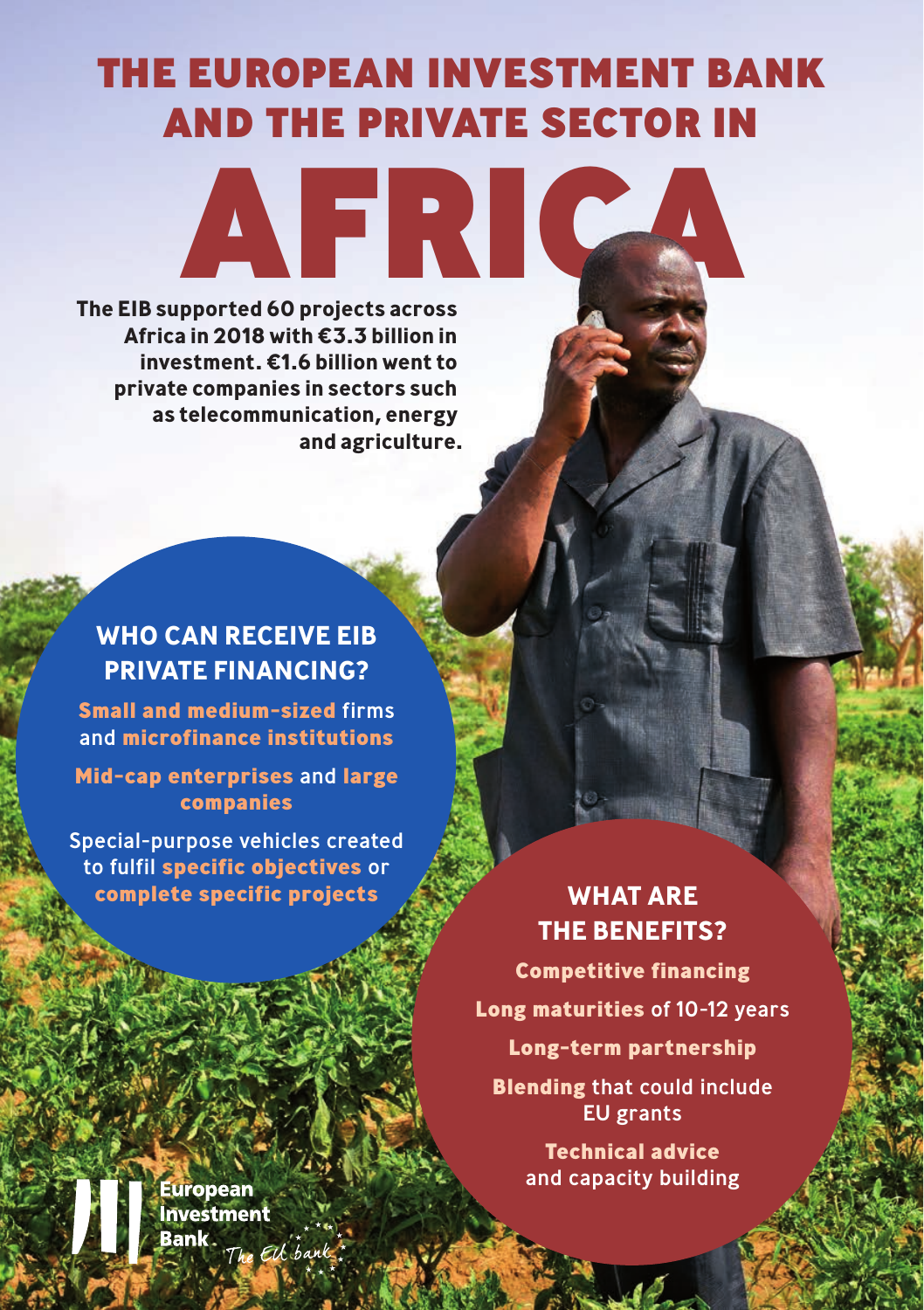# EIB INVESTMENTS IN AFRICA

REGIONAL **Konnect \$20m** 2016 **Andela \$2.36m** 2017

**Novastar \$15m** 2018

**Partech \$15m** 2017 **TLcom Capital**  $$11m$   $2016$